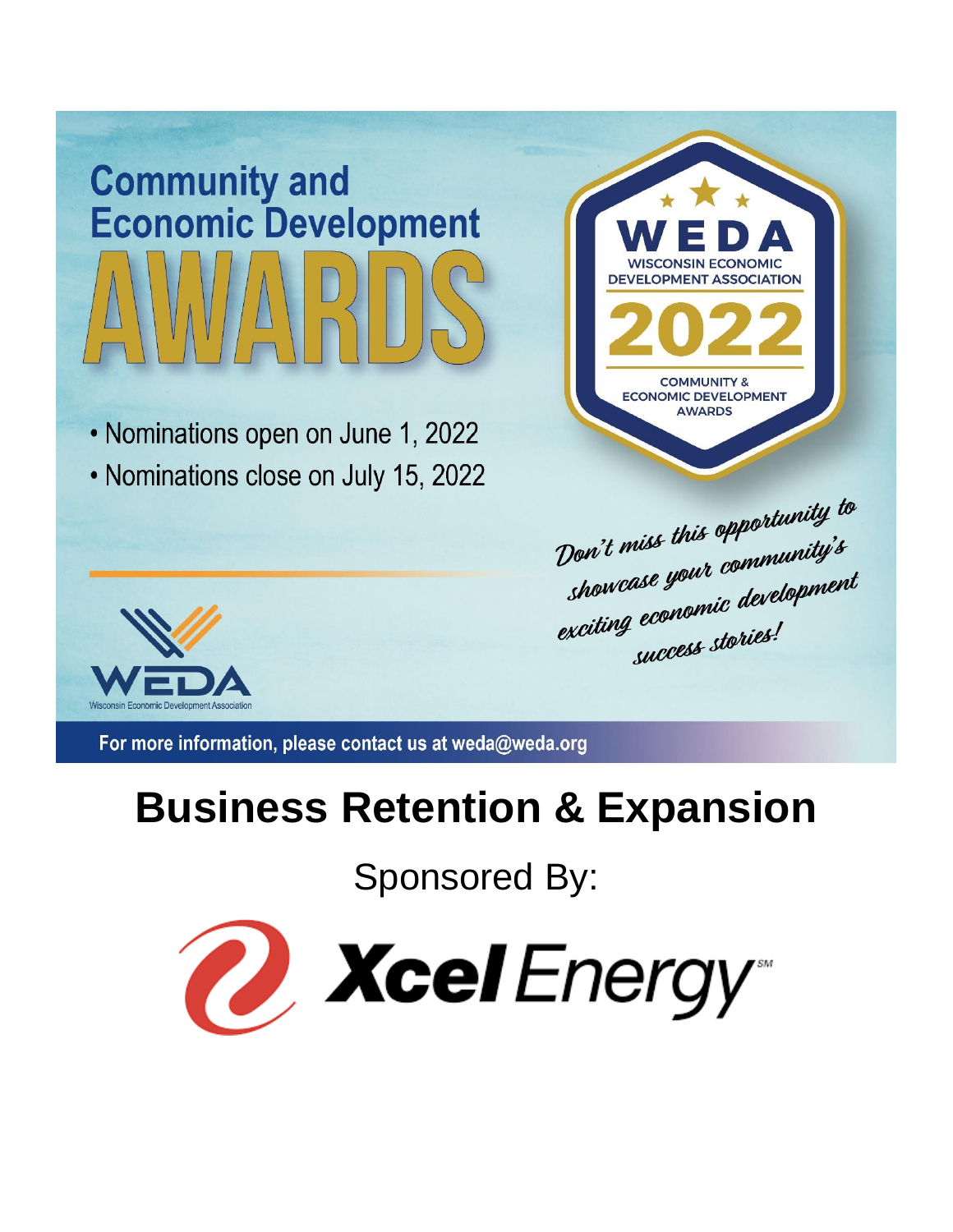

# **WEDA'S COMMUNITY & ECONOMIC DEVELOPMENT AWARDS**

#### **ABOUT THE AWARDS:**

This is your opportunity to recognize individuals, businesses, projects and organizations that are making significant contributions to Wisconsin's economy, and it is also an excellent way to showcase best practices in Community & Economic Development and the important role each play in growing our economy.Awards winners will be featured in publications and press releases across Wisconsin and may serve as a high impact case study in industry best practices in future WEDA conferences.

#### **SELECTION PROCESS:**

An impartial panel of partners, sponsors and WEDA members will screen the nominations. The judges will independently score each nomination. The WEDA staff will tabulate the scores to determine the finalists and award-winning nominations. The judges scoring and rankings will determine the winners in each category.

**APPLICATION DEADLINE:** Noon on July 15, 2022. Late nominations will not be considered. Nominators should electronically submit requested information and application question responses on plain paper to [mperry@weda.org](mailto:mperry@weda.org)

#### **AWARDS CEREMONY:**

The ceremony will be held during the WEDA Best Practices Conference CEDA Awards Luncheon Ceremony on September **29th, 2022 at The Radisson Hotel in LaCrosse.** All nominees and their nominators are encouraged to register and attend! Tickets are available for the conference as well as for simply the luncheon awards ceremony.

**WEDA'S COMMUNITY & ECONOMIC DEVELOPMENT AWARD - PARTNER:**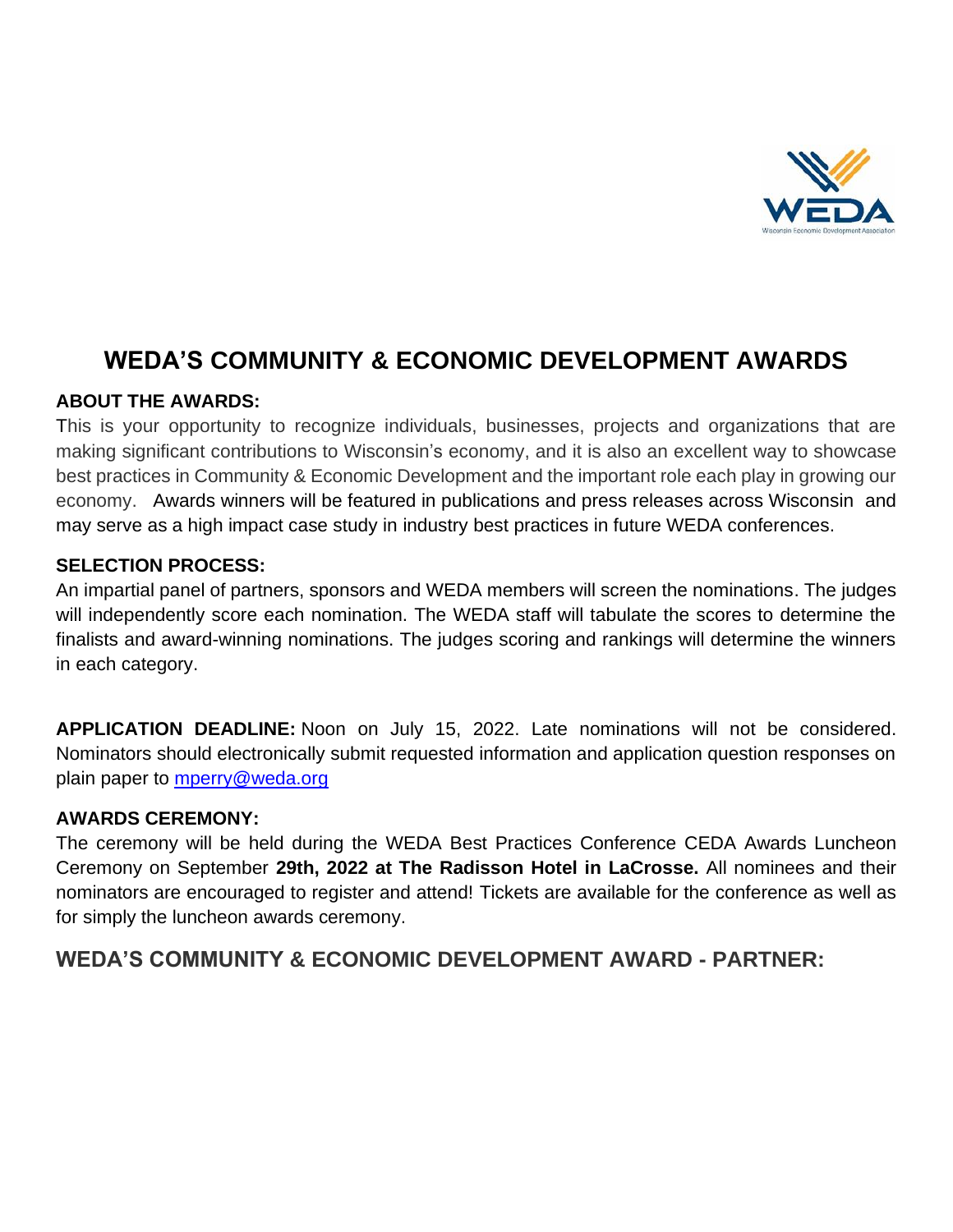

## **Business Retention & Expansion (BRE)**

This award recognizes a single economic development project in which a community successfully mobilized to retain and/or expand an existing business of great importance to the community. Nominations should demonstrate extensive cross-community collaboration, innovation and responsiveness to the business in bringing the project to fruition. This project should have occurred within the past three years.

#### **If you have any questions, please contact WEDA staff:**

**Mary Perry** President and Chief Executive Officer Wisconsin Economic Development Association (608) 255-5666 [mperry@weda.org](mailto:mperry@weda.org)

#### **Final Nominations are to be submitted to:** [mperry@weda.org](mailto:mperry@weda.org)

#### **Organization Nominated:**

Organization Contact Name: Address: City / State / Zip: Phone: Email:

#### **Nominator Name:**

Company Name: Address: City / State / Zip: Phone: Email: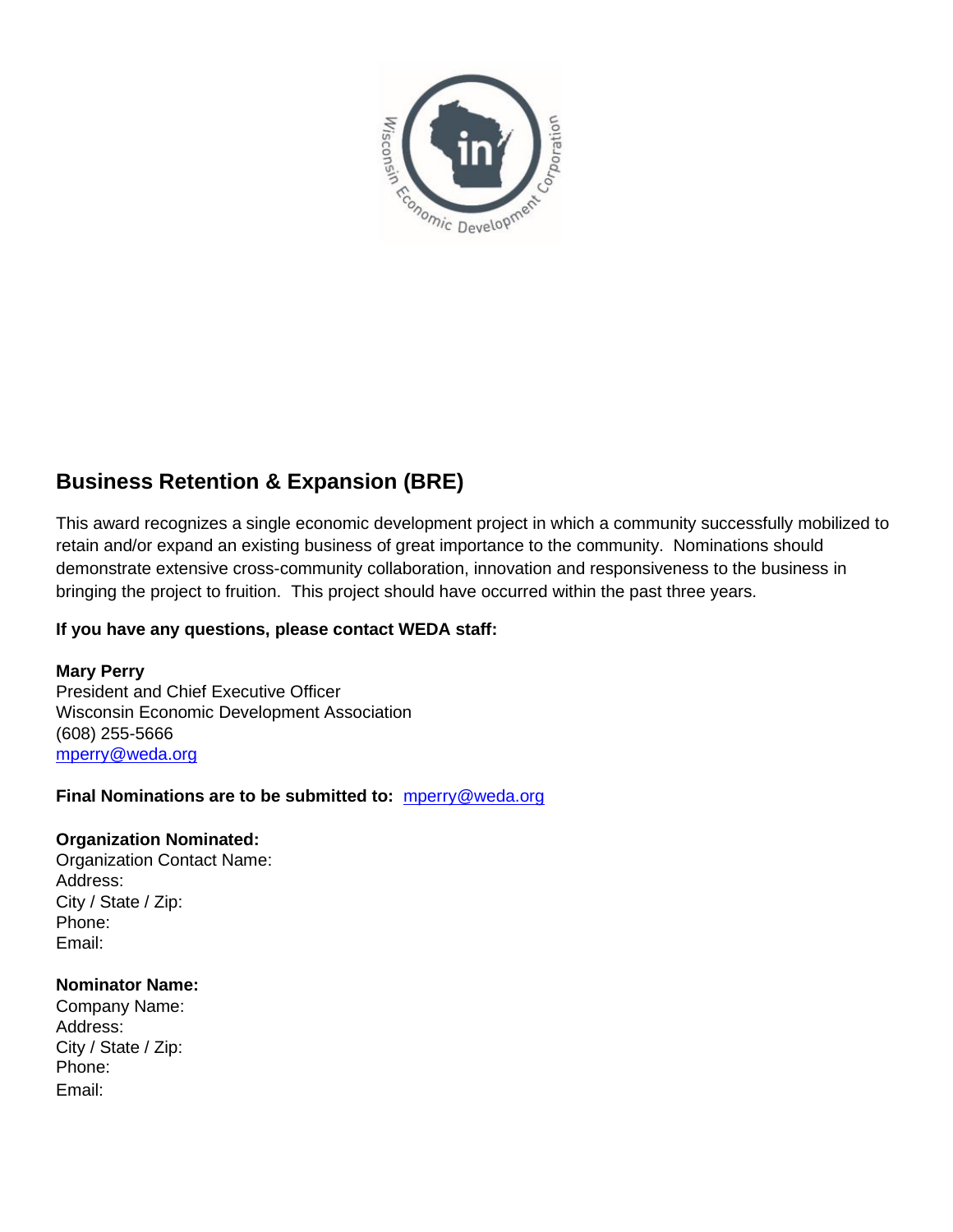#### **Please indicate which tools were used on the project:**

CDBG Historic Tax Credit New Market Tax Credits Opportunity Zone Redevelopment Authority Revolving Loan Fund Tax Incremental Finance District USDA WDOT Transportation Economic Assistance WDWD Fast Forward Training Grant WEDC Tax Credits/Loans/Grants WHEDA Loan WEDC Technical Assistance

#### **Description of Technical Assistance or Other Programs:**

**Summary: Total Investment: Jobs Created: Jobs Retained: Private Sector Investment: Public Sector Investment:**

### **Two Page Nomination Narrative**

- **1. Describe the BRE project. Identify the company along with the challenges and opportunities faced in winning the retention or expansion project.**
- **2. Identify the BRE efforts of the community ahead of this opportunity/challenge as it relates to this company.**
- **3. Identify the economic and community development players involved. Describe the cross-community collaboration, innovation and responsiveness that lead to success. Explain how various financial and community tools were leveraged on this project.**